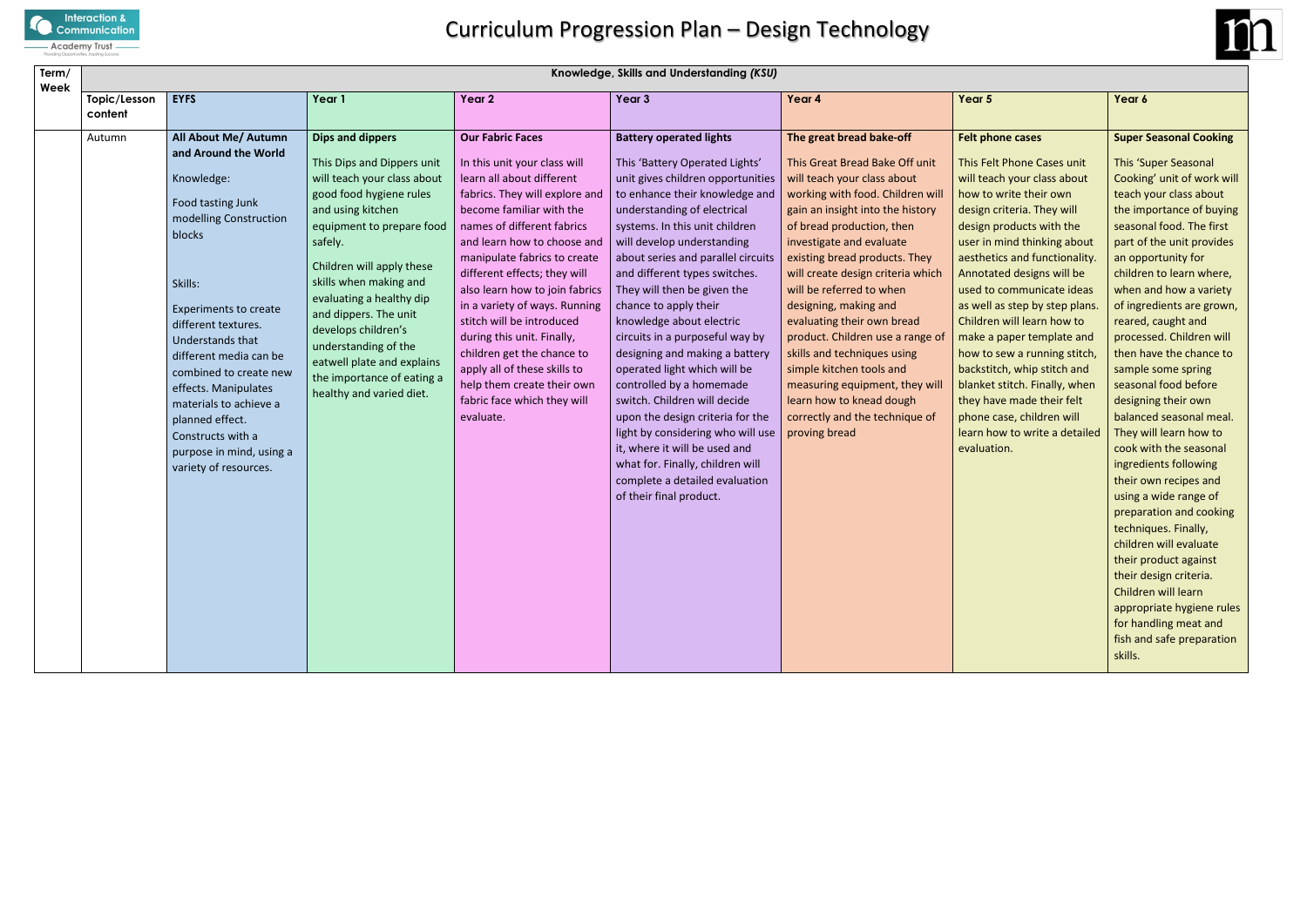

# Resources:

Useful subject links:

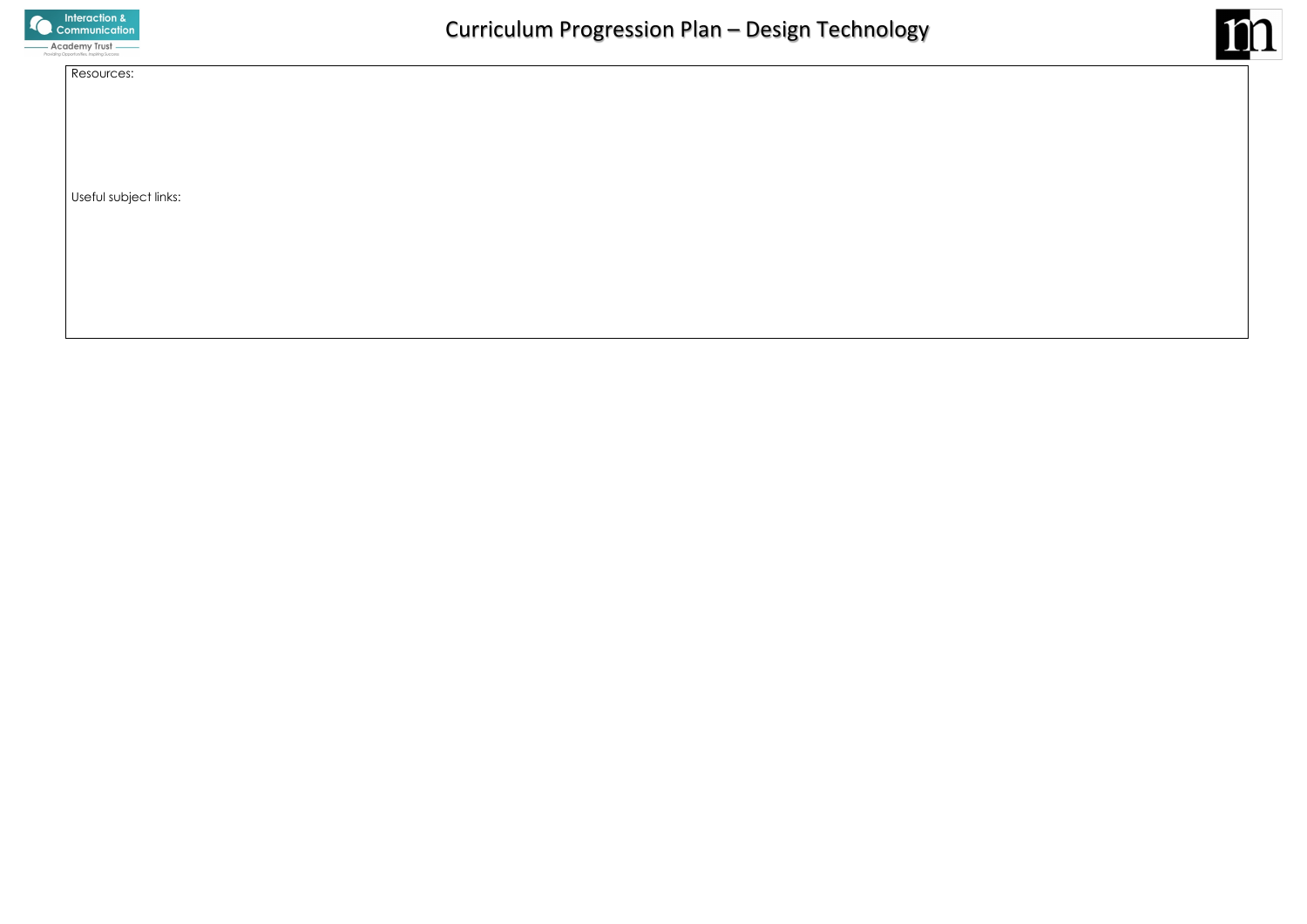

| Term/                           | Knowledge, Skills and Understanding (KSU)                                                                                                                                                                                                                                                                                                                                                                               |                                                                                                                                                                                                                                                                                                                                                                                                                                                                                                                                                                                                                                                                                                                                                                                       |                                                                                                                                                                                                                                                                                                                                                                                                                                                                                                                                                                                                                                                                                                                                                                    |                                                                                                                                                                                                                                                                                                                                                                                                                                                                                                                                                                                                                                                |                                                                                                                                                                                                                                                                                                                                                                                                                                                                                                                                                                                 |                                                                                                                                                                                                                                                                                                                                                                                                                                                                                                                                                                                                                                                                                                                                                                                                                                    |                                                                                                                                                                                                                                  |  |  |  |
|---------------------------------|-------------------------------------------------------------------------------------------------------------------------------------------------------------------------------------------------------------------------------------------------------------------------------------------------------------------------------------------------------------------------------------------------------------------------|---------------------------------------------------------------------------------------------------------------------------------------------------------------------------------------------------------------------------------------------------------------------------------------------------------------------------------------------------------------------------------------------------------------------------------------------------------------------------------------------------------------------------------------------------------------------------------------------------------------------------------------------------------------------------------------------------------------------------------------------------------------------------------------|--------------------------------------------------------------------------------------------------------------------------------------------------------------------------------------------------------------------------------------------------------------------------------------------------------------------------------------------------------------------------------------------------------------------------------------------------------------------------------------------------------------------------------------------------------------------------------------------------------------------------------------------------------------------------------------------------------------------------------------------------------------------|------------------------------------------------------------------------------------------------------------------------------------------------------------------------------------------------------------------------------------------------------------------------------------------------------------------------------------------------------------------------------------------------------------------------------------------------------------------------------------------------------------------------------------------------------------------------------------------------------------------------------------------------|---------------------------------------------------------------------------------------------------------------------------------------------------------------------------------------------------------------------------------------------------------------------------------------------------------------------------------------------------------------------------------------------------------------------------------------------------------------------------------------------------------------------------------------------------------------------------------|------------------------------------------------------------------------------------------------------------------------------------------------------------------------------------------------------------------------------------------------------------------------------------------------------------------------------------------------------------------------------------------------------------------------------------------------------------------------------------------------------------------------------------------------------------------------------------------------------------------------------------------------------------------------------------------------------------------------------------------------------------------------------------------------------------------------------------|----------------------------------------------------------------------------------------------------------------------------------------------------------------------------------------------------------------------------------|--|--|--|
| Week<br>Topic/Lesson<br>content | <b>EYFS</b>                                                                                                                                                                                                                                                                                                                                                                                                             | Year 1                                                                                                                                                                                                                                                                                                                                                                                                                                                                                                                                                                                                                                                                                                                                                                                | Year 2                                                                                                                                                                                                                                                                                                                                                                                                                                                                                                                                                                                                                                                                                                                                                             | Year 3                                                                                                                                                                                                                                                                                                                                                                                                                                                                                                                                                                                                                                         | Year 4                                                                                                                                                                                                                                                                                                                                                                                                                                                                                                                                                                          | Year 5                                                                                                                                                                                                                                                                                                                                                                                                                                                                                                                                                                                                                                                                                                                                                                                                                             | Year 6                                                                                                                                                                                                                           |  |  |  |
| Spring                          | <b>Transport and My</b><br>Imagination<br>Knowledge:<br>Junk modelling<br><b>Construction blocks</b><br>Skills:<br>Uses simple tools and<br>techniques competently<br>and appropriately. Selects<br>appropriate resources<br>and adapts work where<br>necessary. Selects tools<br>and techniques needed to<br>shape, assemble and join<br>materials they are using.<br>Uses simple tools and<br>techniques competently. | <b>Moving Pictures</b><br><b>Traditional Tales</b><br>This 'Moving Traditional<br>Tale Pictures' unit gives<br>children opportunities to<br>develop their<br>understanding of<br>mechanisms. Children<br>listen to and role play<br>different Traditional Tales<br>and then learn how<br>sections of the stories can<br>be made into a moving<br>picture. Following<br>instructions on how to<br>make different types of<br>mechanisms, such as<br>levers, wheels and sliders,<br>gives children experience<br>and information to draw on<br>when developing their own<br>ideas. They sketch a design<br>based on their ideas and<br>then create their moving<br>picture centred on the<br>story of 'The Three Billy<br>Goats Gruff.' Children<br>evaluate their finished<br>product. | <b>Fabric bunting</b><br>This Fabric Bunting unit will<br>teach your class about<br>working with fabric. It starts<br>with children evaluating a<br>range of existing bunting<br>with a theme around<br>counting. Children are then<br>set a design criteria. They<br>will learn how to use a<br>graphics program to create a<br>design and template for their<br>bunting. Working with felt,<br>children will cut out a<br>bunting shape and use a<br>simple running stitch.<br>Children will be given the<br>chance to explore different<br>fabrics that they could use to<br>enhance their designs. Using<br>techniques such as sewing,<br>stapling and gluing, children<br>will decorate their felt flag.<br>Finally, children will evaluate<br>their product. | <b>Juggling balls</b><br>This Juggling Balls unit will teach<br>your class how to make juggling<br>balls. They will start by<br>exploring and evaluating<br>different juggling balls.<br>Children are then given a design<br>brief, asking them to design and<br>make a circus themed juggling<br>ball. A hemming and overcast<br>stitch will be introduced during<br>this unit. Children will learn<br>about decoration techniques;<br>getting the chance to use tie-<br>dye and fabric paints. Finally,<br>when they have completed the<br>making of their juggling ball,<br>children will evaluate their<br>product against design criteria | <b>Mechanical posters</b><br>This 'Mechanical Posters' unit<br>gives children opportunities to<br>develop their understanding of<br>mechanical systems. Following<br>instructions on how to make<br>different types of lever and<br>linkage mechanisms gives<br>children experience and<br>information to draw on when<br>developing their own ideas.<br>They sketch a design based on<br>their ideas, make a prototype,<br>and then create their 'Lever and<br>Linkage Poster' using the<br>context of recycling. Finally,<br>children will evaluate their<br>finished product | <b>Global food</b><br>This Global Food unit will<br>give your children the<br>chance to discover the<br>exciting and diverse choice<br>of food available around the<br>world. The first part of the<br>unit provides an opportunity<br>for children to learn where in<br>the world a variety of<br>ingredients flourish. They<br>will then build on their<br>understanding of the eatwell<br>plate, placing different<br>ingredients into the correct<br>food groups. This will<br>develop a deeper<br>understanding that although<br>food can be extremely<br>varied, it still comes under<br>the same basic food groups.<br>Children will then have the<br>chance to learn some basic<br>and advanced cooking<br>techniques, they will apply<br>these skills when making<br>some traditional dishes from<br>different countries. | Progra<br>Childre<br>unders<br>compu<br>floor re<br>explor<br>advent<br>these t<br>design<br>will res<br>robots<br>differe<br>materi<br>knowle<br>obstac<br>Childre<br>approp<br>metho<br>advent<br>test an<br>effecti<br>group' |  |  |  |
|                                 |                                                                                                                                                                                                                                                                                                                                                                                                                         |                                                                                                                                                                                                                                                                                                                                                                                                                                                                                                                                                                                                                                                                                                                                                                                       |                                                                                                                                                                                                                                                                                                                                                                                                                                                                                                                                                                                                                                                                                                                                                                    |                                                                                                                                                                                                                                                                                                                                                                                                                                                                                                                                                                                                                                                |                                                                                                                                                                                                                                                                                                                                                                                                                                                                                                                                                                                 |                                                                                                                                                                                                                                                                                                                                                                                                                                                                                                                                                                                                                                                                                                                                                                                                                                    |                                                                                                                                                                                                                                  |  |  |  |



# food

## **Programming adventures**

Children will apply their understanding of computing to program a floor robot. They will explore a range of adventure maps and use these to create original designs. As a group, they will research how floor robots move along different types of materials and use this knowledge to create obstacles squares. Children will use appropriate joining methods to make a scale adventure map. They will test and evaluate the effectiveness of another group's obstacle squares.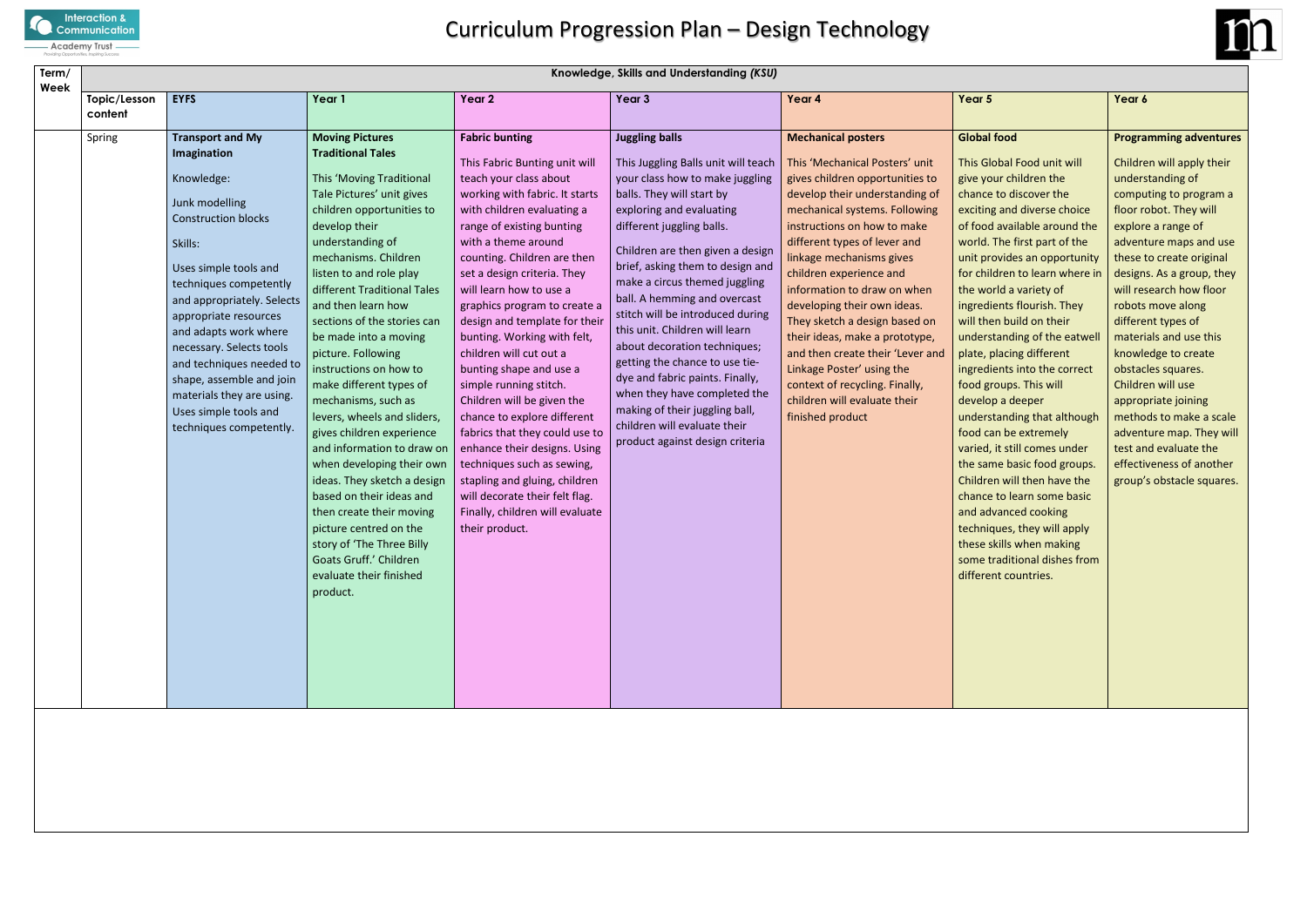

| Term/ | Knowledge, Skills and Understanding (KSU) |             |        |        |        |        |        |        |
|-------|-------------------------------------------|-------------|--------|--------|--------|--------|--------|--------|
| Week  |                                           |             |        |        |        |        |        |        |
|       | Topic/Lesson                              | <b>EYFS</b> | Year 1 | Year 2 | Year 3 | Year 4 | Year 5 | Year 6 |
|       | content                                   |             |        |        |        |        |        |        |
|       |                                           |             |        |        |        |        |        |        |

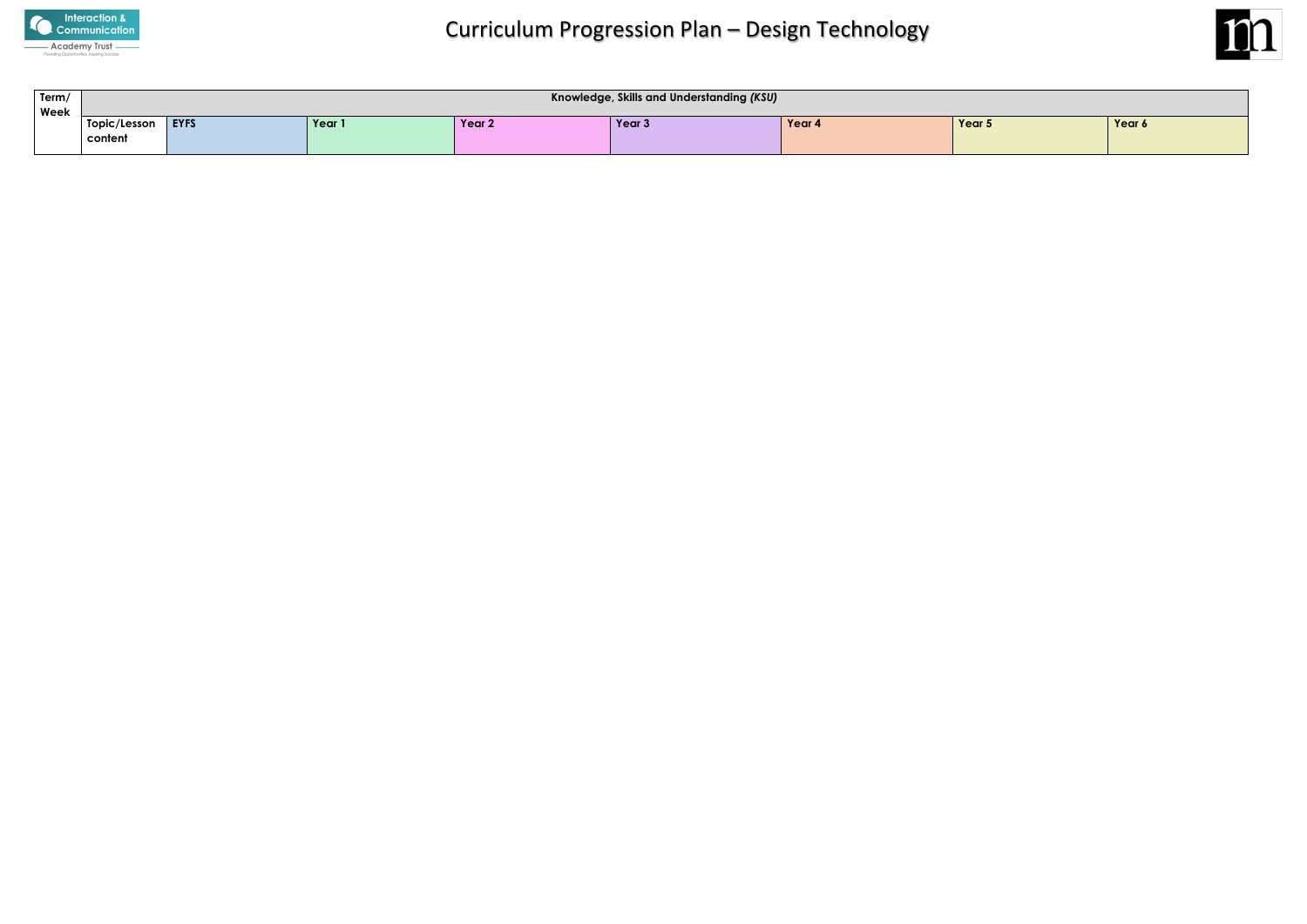

| Summer | <b>Animals and Traditional</b>      | <b>Sensational salads</b>    | <b>Pirate Paddy's Packed Lunch</b>                | <b>Edible garden</b>              | Let's go fly a kite                 | M              |
|--------|-------------------------------------|------------------------------|---------------------------------------------------|-----------------------------------|-------------------------------------|----------------|
|        | <b>Tales</b>                        | This Sensational Salads unit | <b>Problems</b>                                   | This unit provides an             | This Let's Go Fly a Kite unit gives | Th             |
|        | Knowledge:                          | will teach your class about  | The Pirate Paddy's Packed                         | opportunity for children to learn | children opportunities to           | un             |
|        |                                     | peeling, zesting, cutting    | Lunch Problems unit gives                         | where and how a variety of        | develop their understanding of      | op             |
|        | Cooking                             | safely and applying these    | children the opportunity to                       | ingredients are grown. Firstly,   | frame structures and how they       | th             |
|        | Junk modelling                      | skills when preparing        | develop their understanding                       | children will learn how to plant  | can be strengthened and             | $\overline{c}$ |
|        | <b>Construction blocks</b>          | healthy dishes. Children     | of structures. The                                | seeds and care for their plants   | stiffened. Children will discover   | str            |
|        | Skills:                             | will learn key information   | exploration of different                          | so they yield produce that can    | information about a key event       | be             |
|        |                                     | about healthy eating and     | types of lunch boxes gives                        | be used in their cooking. They    | involving a kite that helped        | re             |
|        | They safely use and                 | where their food comes       | children the experience and                       | will learn how to cook with the   | shape the world. Children will      | kn             |
|        | explore a variety of                | from. They will gain some    | information to draw on                            | ingredients they are growing;     | gain knowledge and                  | un             |
|        | materials, tools and<br>techniques, | practical ideas about        | when developing their own                         | following recipes and using       | understanding about the parts       | joi            |
|        | experimenting with                  | ingredients that can be      | ideas. The children create                        | different kitchen equipment.      | and shapes of kites. This will      | Ch             |
|        | colour, design, texture,            | combined to make             | their ideas following the                         | The lessons take into account     | help them when designing and        | th             |
|        | form and function.                  | interesting and healthy      | design criteria, given at the                     | the appropriate safety and        | making their own kites. Finally,    | de             |
|        |                                     | salads.                      | beginning of the project, and                     | hygiene rules                     | children will test and evaluate     | th             |
|        |                                     |                              | go on to create models from                       |                                   | their kites against design criteria | ch             |
|        |                                     |                              | reclaimed materials.                              |                                   | they have created.                  | ev             |
|        |                                     |                              | Children gain a basic                             |                                   |                                     | ag             |
|        |                                     |                              | understanding about how<br>structures can be made |                                   |                                     |                |
|        |                                     |                              | stronger, stiffer and more                        |                                   |                                     |                |
|        |                                     |                              | stable. At the end of the                         |                                   |                                     |                |
|        |                                     |                              | unit, children test their                         |                                   |                                     |                |
|        |                                     |                              | product and suggest further                       |                                   |                                     |                |
|        |                                     |                              | improvements.                                     |                                   |                                     |                |
|        |                                     |                              |                                                   |                                   |                                     |                |
|        |                                     |                              |                                                   |                                   |                                     |                |
|        |                                     |                              |                                                   |                                   |                                     |                |
|        |                                     |                              |                                                   |                                   |                                     |                |
|        |                                     |                              |                                                   |                                   |                                     |                |
|        |                                     |                              |                                                   |                                   |                                     |                |
|        |                                     |                              |                                                   |                                   |                                     |                |
|        |                                     |                              |                                                   |                                   |                                     |                |
|        |                                     |                              |                                                   |                                   |                                     |                |
|        |                                     |                              |                                                   |                                   |                                     |                |
|        |                                     |                              |                                                   |                                   |                                     |                |
|        |                                     |                              |                                                   |                                   |                                     |                |
|        |                                     |                              |                                                   |                                   |                                     |                |
|        |                                     |                              |                                                   |                                   |                                     |                |
|        |                                     |                              |                                                   |                                   |                                     |                |
|        |                                     |                              |                                                   |                                   |                                     |                |
|        |                                     |                              |                                                   |                                   |                                     |                |
|        |                                     |                              |                                                   |                                   |                                     |                |
|        |                                     |                              |                                                   |                                   |                                     |                |
|        |                                     |                              |                                                   |                                   |                                     |                |



### **Marbulous Structures**

iis Marbulous Structures it gives children opportunities to develop eir understanding of more mplex free standing ructures and how they can **strengthened and** inforced. Children will gain owledge and derstanding about how to in and shape materials. ildren will then apply ese skills, using an iterative esign process, to create eir marble runs. Finally, hildren will test and valuate their marble runs ainst design criteria.

### **Automata Animals**

This 'Automata Animals' unit gives children opportunities to further develop their understanding of mechanical systems. Children learn about controlling movement with a cam mechanism as part of an automata animal. They develop their designing skills through using information sources to research ideas about animals which are then incorporated into the design criteria and designs. They make a simple cam mechanism to formulate an understanding of how different shaped cams can be used to produce different movements. Children extend their making skills by developing techniques in cutting, shaping and joining to combine components and by selecting tools and equipment to measure and cut wood and card accurately. Through these activities they gain an understanding of the working characteristics of the materials and components and how they can be combined to create more useful properties. Peer assessment is used to improve designs and